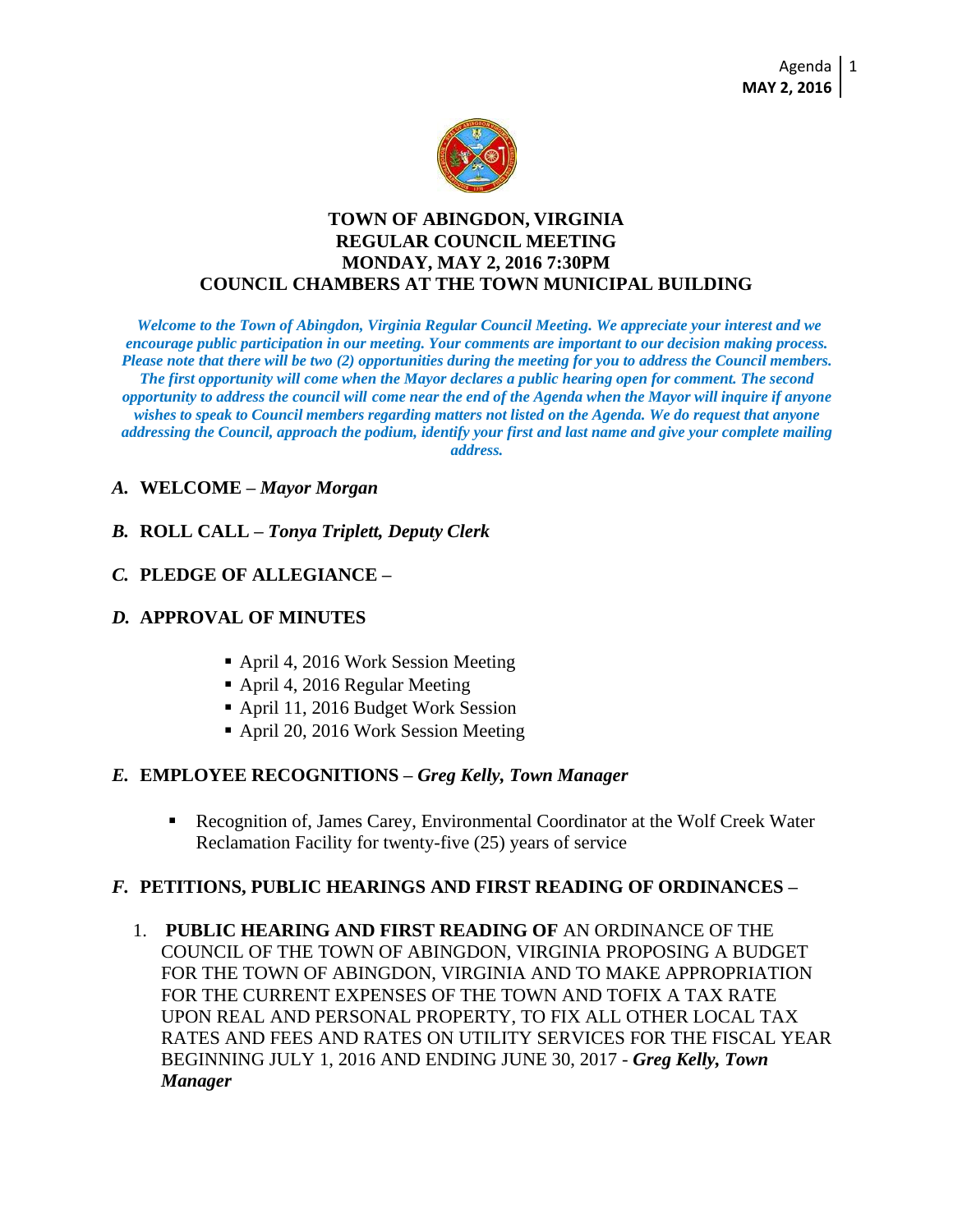2. **PUBLIC HEARING** of Proposed Rezoning Jesse L. and Lisa D. Owens, owners. Application to rezone property located at 325 Cummings Street, consisting of .33 acres, from O & I, Office and Institutional to B -2, General Business District. Tax Map No. 020-2-14. *Matthew Johnson, Director of Planning* 

## *G.* **SECOND READINGS OF ORDINANCES – None.**

## *H.* **CONSIDERATION OF ANY BIDS – None.**

## *I.* **REPORTS FROM THE TOWN MANAGER**

- 1. Authorization for Town Manager to sign off on boundary line adjustment on Marathon Realty/Town of Abingdon property 021-1-5B (Marathon) and 105-A-39 (Town of Abingdon)- *Matthew Johnson, Director of Planning*
- 2. Consideration of financial policies for adoption by Town Council *Greg Kelly, Town Manager*
- 3. Consideration of dates for Town Council Strategic Planning Retreat *Greg Kelly, Town Manager*
- 4. Authorization of Town Manager to enter into a contract for auditing services *Chuck Banner, Director of Finance*
- *J.* **RESOLUTIONS – None.**

#### *K.* **OLD BUSINESS - None.**

#### *L.* **MATTERS NOT ON THE AGENDA**

- 1. Members of the public may address Council members regarding matters not listed for action on the regular agenda *– please keep comments to 3 minutes*
- 2. Council will consider any agenda items not covered in the prior Work Session meeting

# *M.* **APPOINTMENTS TO BOARDS AND COMMITTEES – None.**

### *N.* **COUNCIL MEMBER REPORTS**

## *O.* **ANNOUNCEMENTS**

- May 3<sup>rd</sup>- Election Day at Town Hall 6am-7pm.
- May  $5 -$  first Thursday, Cinco De Mayo & Dance Lessons at William King
- May 7 Hazardous Waste Collection Day at MXI, Exit 22 10am-2pm